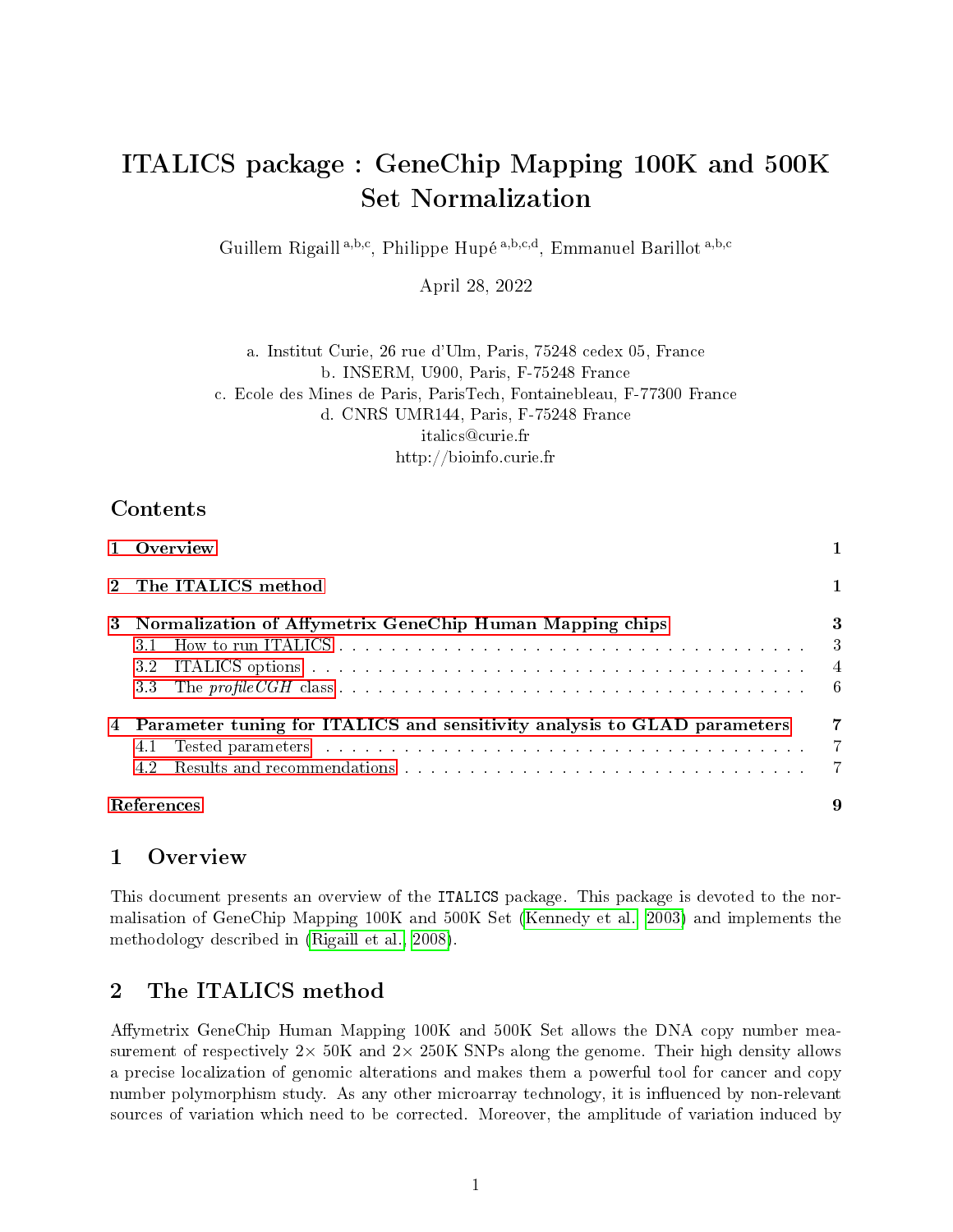the biologically relevant effect (i.e. the true copy number) and the non-relevant effects are similar, making it hard to correctly estimate the non-relevant effects without knowing the biologically relevant effect

To address this problem, we have developed ITALICS, a normalization method that estimates both the biological and the non-relevant effects in an alternative and iterative way to accurately remove the non-relevant effects. We have compared our normalization with other existing and available methods (CNAT (Affymetrix Copy Number Analysis Tool), CNAG [Nannya et al.](#page-8-2) [\(2005\)](#page-8-2) and GIM [Komura et al.](#page-8-3) [\(2006\)](#page-8-3)). Our results based on several in-house datasets and one public dataset show that ITALICS outperforms these other methods [\(Rigaill et al., 2008\)](#page-8-1).

#### Technology

- Affymetrix GeneChip Human Mapping  $100K$ : These chips allow the detection of DNA copy number alterations with a 25 Kb resolution. Two Affymetrix GeneChip Human Mapping  $50K$ Set chips are available corresponding to the XbaI and HindIII restriction enzymes. HindIII and XbaI chips share no SNPs in common and their combination provides the DNA copy number of more than 115,000 SNPs.
- Affymetrix GeneChip Human Mapping 500K: These chips allow the detection of DNA copy number alterations with a 5 Kb resolution. Two Affymetrix GeneChip Human Mapping 250K Set chips are available corresponding to the Sty and Nsp restriction enzymes. Sty and Nsp chips share no SNPs in common and their combination provides the DNA copy number of more than 500,000 SNPs.

Each allele of each SNP is represented by 10 perfect match (PM) probes and 10 mismatch (MM) probes. Probes may be forward- or reverse-oriented and they may be centered on the SNP position or offset by -4 to  $+4$  base pairs. Therefore, all 10 PM probes of a SNP allele have a different DNA sequence. Probes are grouped by four in probe quartets: a PM and a MM probe for allele A and a PM and a MM probe for allele B. These four probes share the same orientation and offset.

The Affymetrix GeneChip Human Mapping assay is as follows. Genomic DNA is digested with a restriction endonuclease: either XbaI , HindIII, Sty or Nsp. Adaptors are ligated to all fragments. These fragments are amplified by PCR and then fragmented, biotin labeled and hybridized on the chip.

#### Non-relevant sources of variation

ITALICS deals with known systematic sources of variation such as the GC-content of the  $Quartets_{PM}$  $(QGC_{ii})$ , the PCR amplified fragment length  $(FL_i)$  and the GC-content of the PCR amplified fragment  $(FGC_i)$  [\(Nannya et al., 2005;](#page-8-2) [Komura et al., 2006\)](#page-8-3). It also takes into account what we call the Quartet<sub>PM</sub> effect  $(Q_{ij})$  and corresponds to the fact that some Quartets<sub>PM</sub> systematically have a small intensity while others tend to have a high intensity.

We also noticed that some Affymetrix GeneChip Human Mapping chips suffer from spatial artifacts as it was already described by [Neuvial et al.](#page-8-4) [\(2006\)](#page-8-4) on array CGH data.

Therefore, in order to eliminate most of the non-relevant effects while preserving most of the biological information, we propose an iterative and alternative estimation of the biological signal and non-relevant effects to normalize the data. During each iteration, ITALICS:

- 1. estimates the biological signal  $CopyNb<sub>i</sub>$  using the GLAD algorithm [\(Hupé et al., 2004\)](#page-8-5),
- 2. assuming the biological signal as known, it estimates the non-relevant effects  $NonRel_{ij}$  on raw data using a multiple linear regression.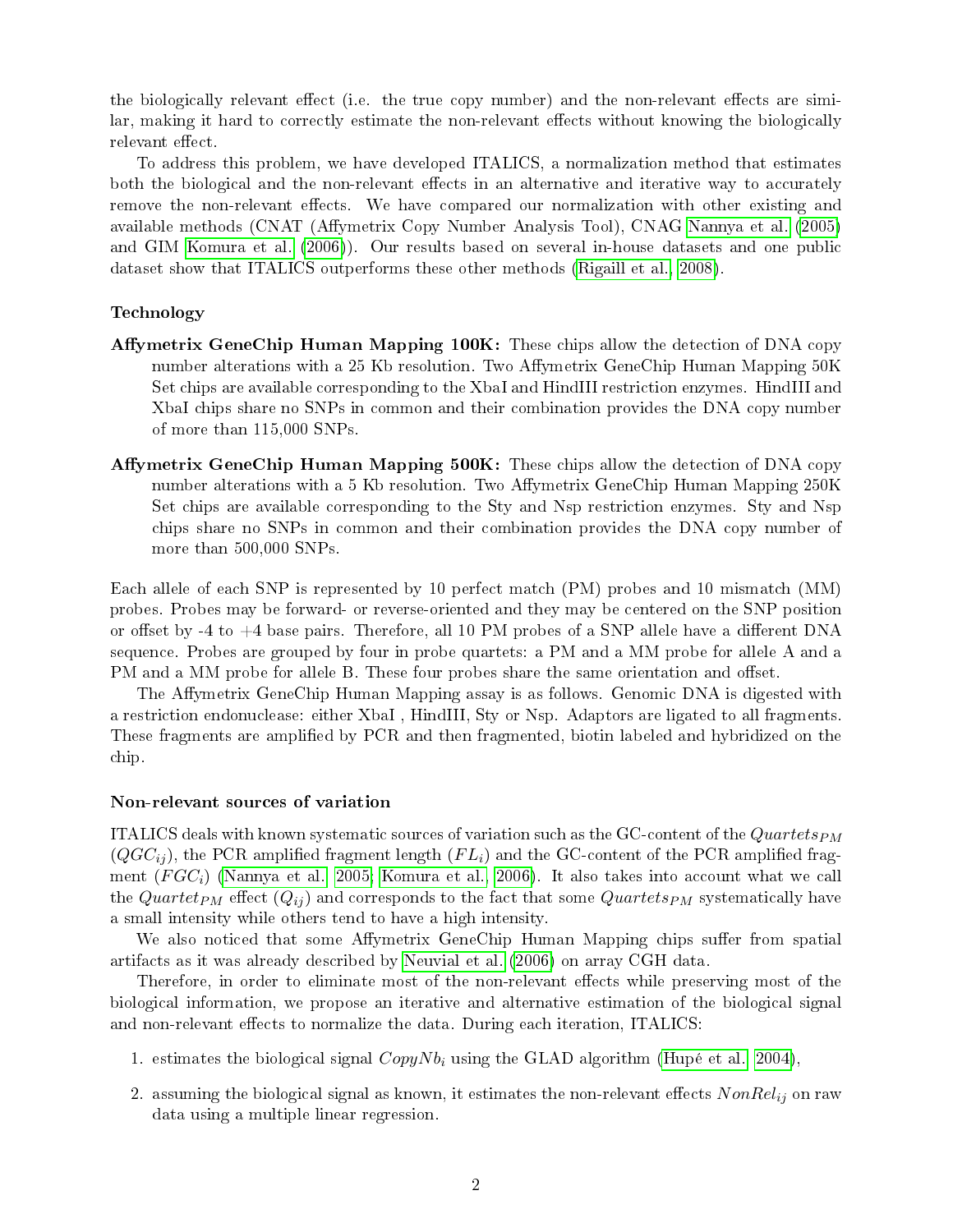After the last iteration,  $Quartets_{PM}$  whose signal is poorly predicted by the multiple linear regression are flagged out. These Quartets<sub>PM</sub> correspond therefore to Quartets<sub>PM</sub> with abnormal values and are excluded from the final step where ITALICS estimates the biological effect  $CopyNb<sub>i</sub>$ using GLAD on the remaining normalized  $Quartets_{PM}$ .

#### Estimation of the  $Quartet_{PM}$  effect

The Quartet<sub>PM</sub> effect was calculated as the mean of each Quartet<sub>PM</sub> on the 64 female chips of the Affymetrix reference data set [\(Matsuzaki et al., 2004\)](#page-8-6).

# <span id="page-2-0"></span>3 Normalization of Affymetrix GeneChip Human Mapping chips

#### <span id="page-2-1"></span>3.1 How to run ITALICS

To normalise a chip, you first need to load the chip. The ITALICS package reads a .CEL file. In the following example, we will read the HF0844\_Xba.CEL of a public data set [\(Kotliarov et al., 2006\)](#page-8-7).

```
> ITALICSDataPATH <- attr(as.environment(match("package:ITALICSData",search())),"path")
> filename <- paste(ITALICSDataPATH,"/extdata/HF0844_Xba.CEL", sep="")
> headdetails <- readCelHeader(filename[1])
> pkgname <- cleanPlatformName(headdetails[["chiptype"]])
> quartetEffectFile <- paste(ITALICSDataPATH,"/extdata/Xba.QuartetEffect.csv", sep="")
> quartetEffect <- read.table(quartetEffectFile, sep=";", header=TRUE)
snpInfo <- getSnpInfo(pkgname)
quartet <- getQuartet(pkgname, snpInfo)
tmpExprs <- readCelIntensities(filename, indices=quartet$fid)
quartet$quartetInfo$quartetLogRatio <- readQuartetCopyNb(tmpExprs)
quartet$quartetInfo <- addInfo(quartet, quartetEffect)
snpInfo <- fromQuartetToSnp(cIntensity="quartetLogRatio",
          quartetInfo=quartet$quartetInfo, snpInfo=snpInfo)
```
Now, you can use the ITALICS function as follows. By default, this will iterate ITALICS twice. During each iteration, both the copy number and the non-relevant effects are estimated. After each estimation of the non-relevant effects, observed quartet values are corrected. After the final iteration, badly predicted quartets are flagged. Then the normalized genomic profile is analyzed using GLAD.

```
> profilSNPXba <- ITALICS(quartet$quartetInfo, snpInfo,
+ formule="Smoothing+QuartetEffect+FL+I(FL^2)+I(FL^3)+GC+I(GC^2)+I(GC^3)")
####### FIRST ROUND #######
[1] "Smoothing for each Chromosome"
[1] "Optimization of the Breakpoints and DNA copy number calling"
[1] "Check Breakpoints Position"
[1] "Results Preparation"
Bias Estimation
####### FINAL ROUND #######
[1] "Smoothing for each Chromosome"
[1] "Optimization of the Breakpoints and DNA copy number calling"
[1] "Check Breakpoints Position"
[1] "Results Preparation"
```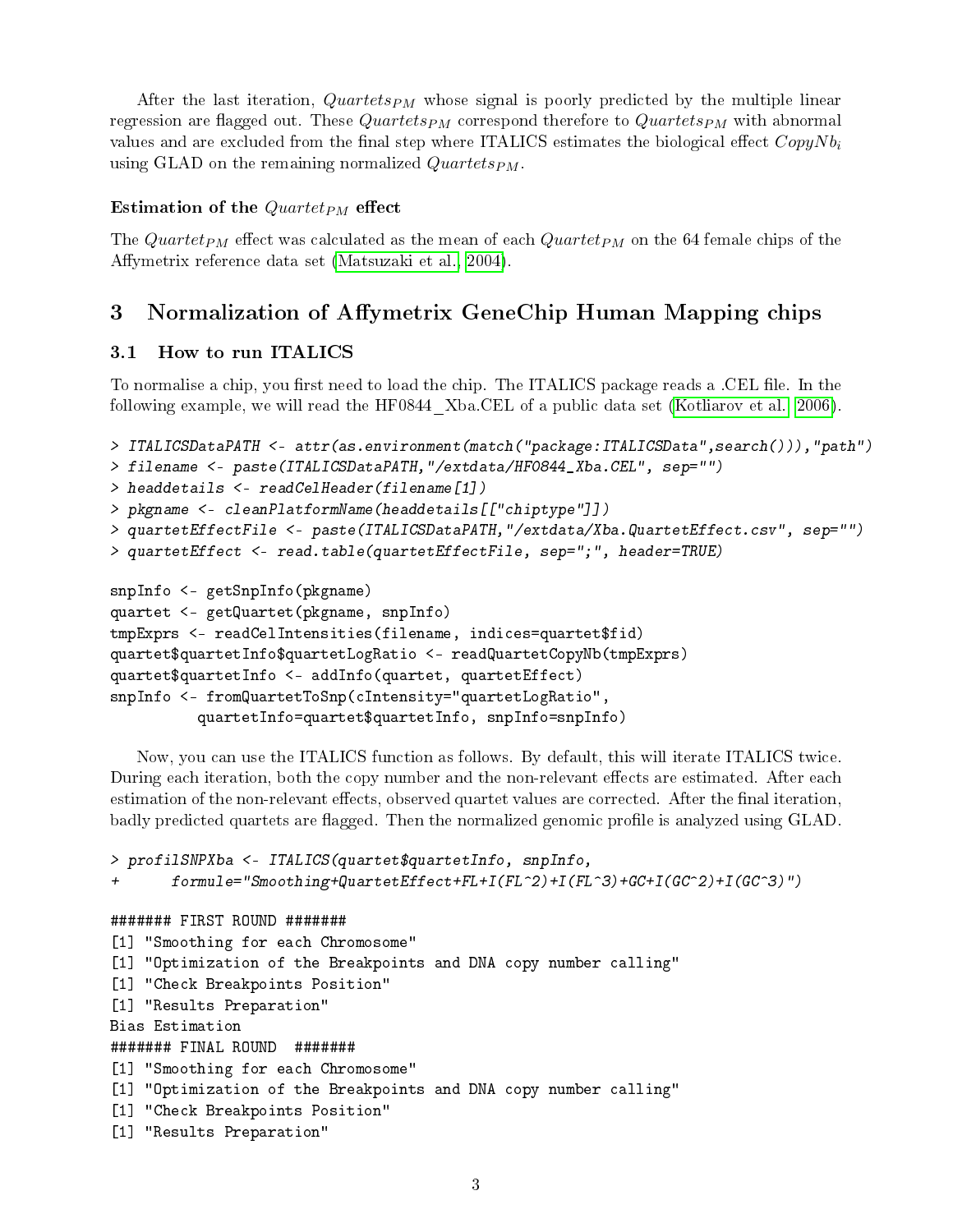```
Bias Estimation
Elimination of badly predicted probes
####### ANALYSIS #######
[1] "Smoothing for each Chromosome"
[1] "Optimization of the Breakpoints and DNA copy number calling"
[1] "Check Breakpoints Position"
[1] "Results Preparation"
```
The normalized and analyzed profile can then be seen using the *plotProfile* function from the GLAD package.

```
> data(cytoband)
> plotProfile(profilSNPXba, Smoothing="Smoothing", cytoband=cytoband)
```


Figure 1: Result of the ITALICS methodology on the HF08444 Xba chip.

### <span id="page-3-0"></span>3.2 ITALICS options

>

confidence the prediction interval used to flag quartets. A quartet with a value outside this prediction interval will be flagged.

iteration the number of ITALICS iteration.

formule a symbolic description of the term of the model. By default, it is : Smoothing  $+$  Quartet  $+ FL + I(FL^2) + I(FL^3) + GC + I(GC^2) + I(GC^3)$  ). Smoothing corresponds to the copy number estimation, Quartet to the quartet effect, FL to the PCR amplified fragment length, GC to the quartet GC-content. For example if you don't want to take into account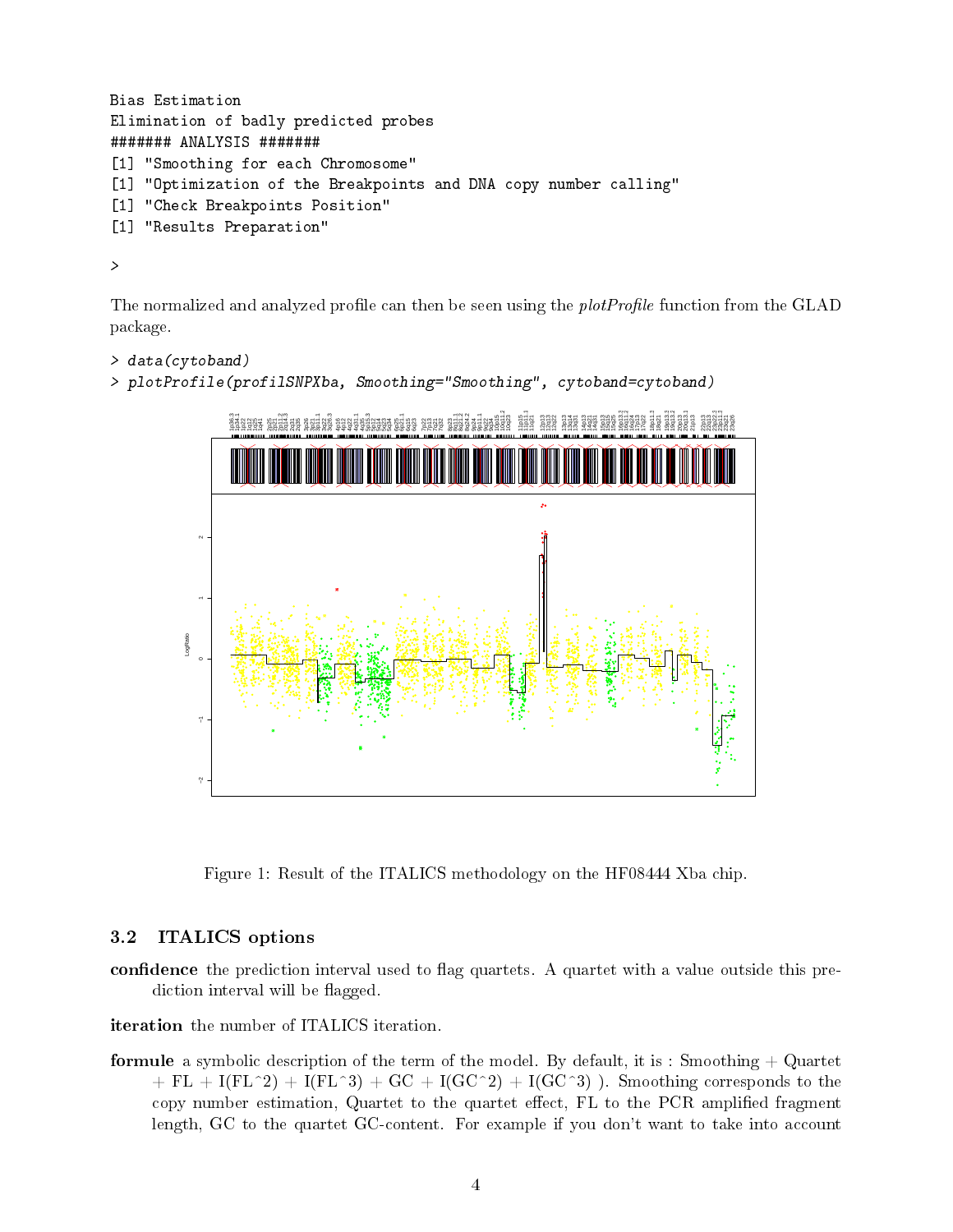the PCR amplified fragment length effect, you should set *formule* to Smoothing + Quartet +  $GC + I(GC^2) + I(GC^3)$ .

amplicon see the *amplicon* parameter in the *daglad* function

deletion see the *deletion* parameter in the *daglad* function

deltaN see the  $deltaN$  parameter in the daglad function

force $GL$  see the *forceGL* parameter in the *daglad* function

... other *daglad* function parameters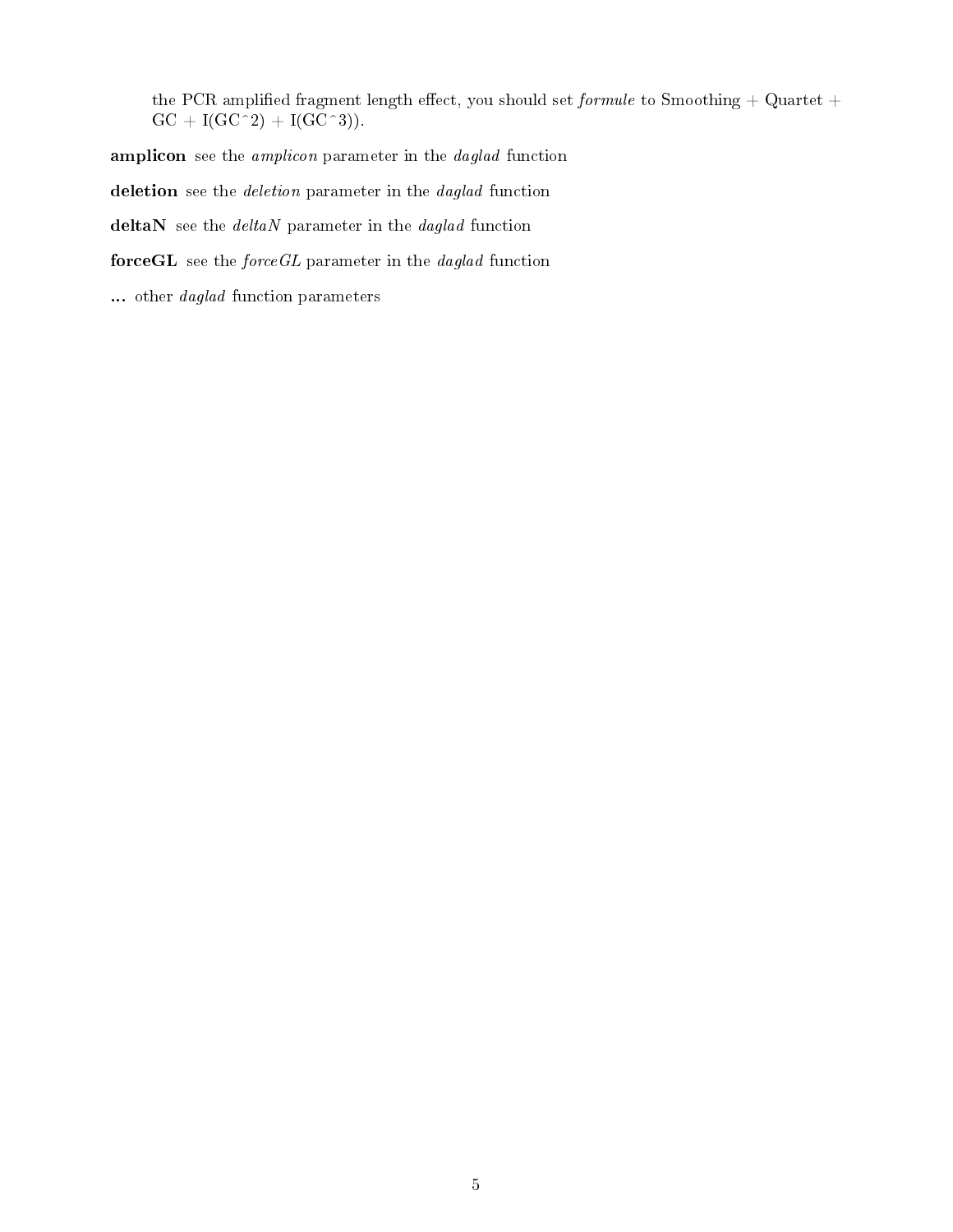### <span id="page-5-0"></span>3.3 The  $profileCGH$  class

As in the GLAD package this class stores synthetic values related to each clone available onto the arrayCGH. Objects profileCGH are composed of a list with the first element profileValues which is a data.frame with the following columns names:

LogRatio Test over Reference log-ratio.

PosOrder The rank position of each clone on the genome.

PosBase The base position of each clone on the genome.

Chromosome Chromosome name.

Clone The name of the corresponding clone.

... Other elements can be added.

LogRatio, Chromosome and PosOrder are compulsory. To create those objects you can use the function  $as.profile CGH.$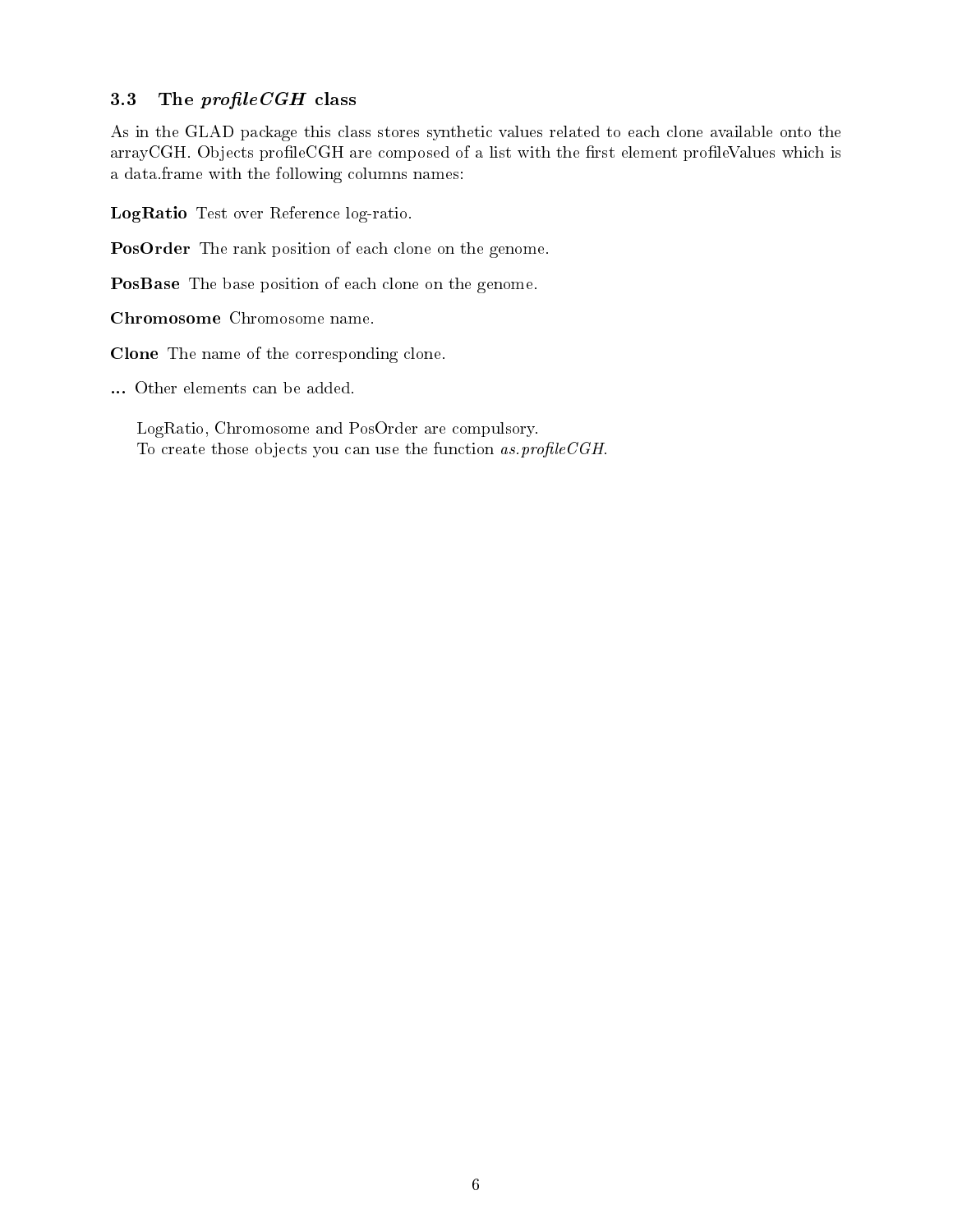# <span id="page-6-0"></span>4 Parameter tuning for ITALICS and sensitivity analysis to GLAD parameters

### <span id="page-6-1"></span>4.1 Tested parameters

ITALICS uses the GLAD algorithm (Hupé et al. 2004) to estimate the biological signal (the DNA copy number). Therefore, ITALICS is influenced by the choice of GLAD parameters. In GLAD, the three important parameters for the segmentation process and therefore the biological signal estimation are:

- param: the penalty term used in the kernel function. Decreasing this parameter will lead to a higher number of identified breakpoints. For arrays experiments with very small signal-to-noise ratio, it is recommended to use a small value of param like " $d = 2$ " or even less.
- qlambda: the relative importance of geographical and statistical proximity in the segmentation process. A higher qlambda will give more importance to the geographical proximity and therefore will allow the detection of smaller DNA copy number alterations.
- bandwidth: the number of iterations performed in the GLAD algorithm. The smaller the number of iterations, the faster GLAD runs. However, with less iterations the quality of the segmentation process is lower.

To test how these three parameters influence ITALICS, we randomly selected 50 Xba chips among those that show DNA copy number alterations from the Kotliarov et al. (2006) dataset. We then normalized those 50 chips using various sets of parameters and then compared the quality criteria (see [Rigaill et al.](#page-8-1) [\(2008\)](#page-8-1), supplementary information)

### <span id="page-6-2"></span>4.2 Results and recommendations

Param, glambda and bandwidth have very little influence on the quality criteria (see [Rigaill et al.](#page-8-1) [\(2008\)](#page-8-1), supplementary information). Therefore the quality criteria are not sensitive to GLAD parameters. Nevertheless, it is important to point out the fact that the number of breakpoints is influenced by the *param* value: as can be seen on figure 2, the number of detected breakpoints by chip is a decreasing function of param. Qlambda and bandwidth do not influence the number of breakpoints (data not shown). Thus, param does not impact the overall dynamic of the signal but a smaller param will allow the detection of more alterations. For SNP chips with low signal-tonoise ratio, we therefore recommend to set param to 2 or 1. Setting param to smaller values would drastically increase the number of false positive alterations detected.

Here are the default parameters we use:

```
ITALICS(confidence=0.95, iteration=2, param=c(d=2), nbsigma=1,
amplicon=2.1, deletion=-3.5, deltaN=0.15, forceGL=c(-0.2,0.2))
```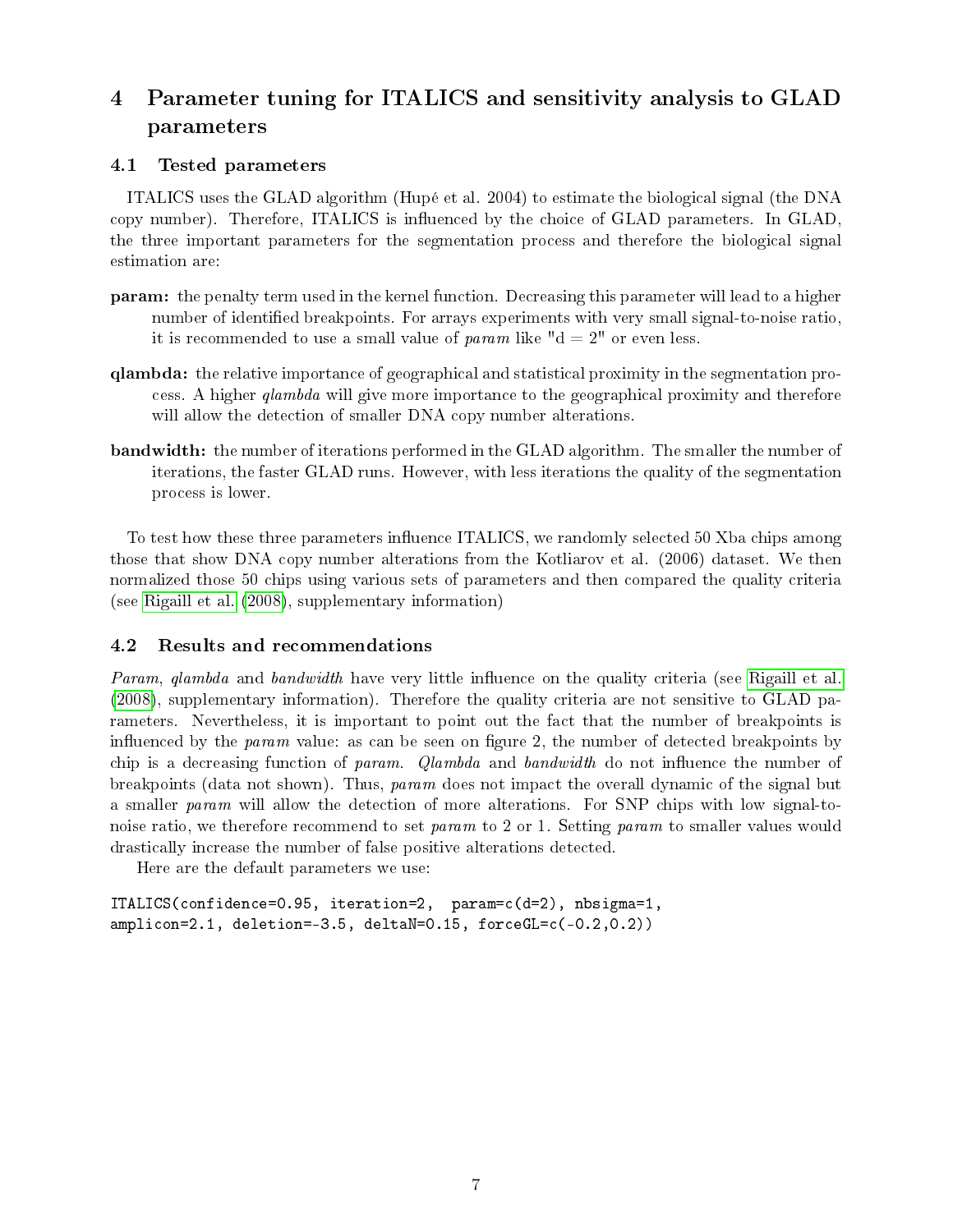

<span id="page-7-0"></span>Figure 2: Centered number of breakpoints (i.e. number of breakpoints minus the mean number of breakpoints over the 48 combinations by chip) detected as a function of the param value. We can see that the number of detected breakpoints is a decreasing function of param. Therefore a smaller param allow the detection of smaller alterations.